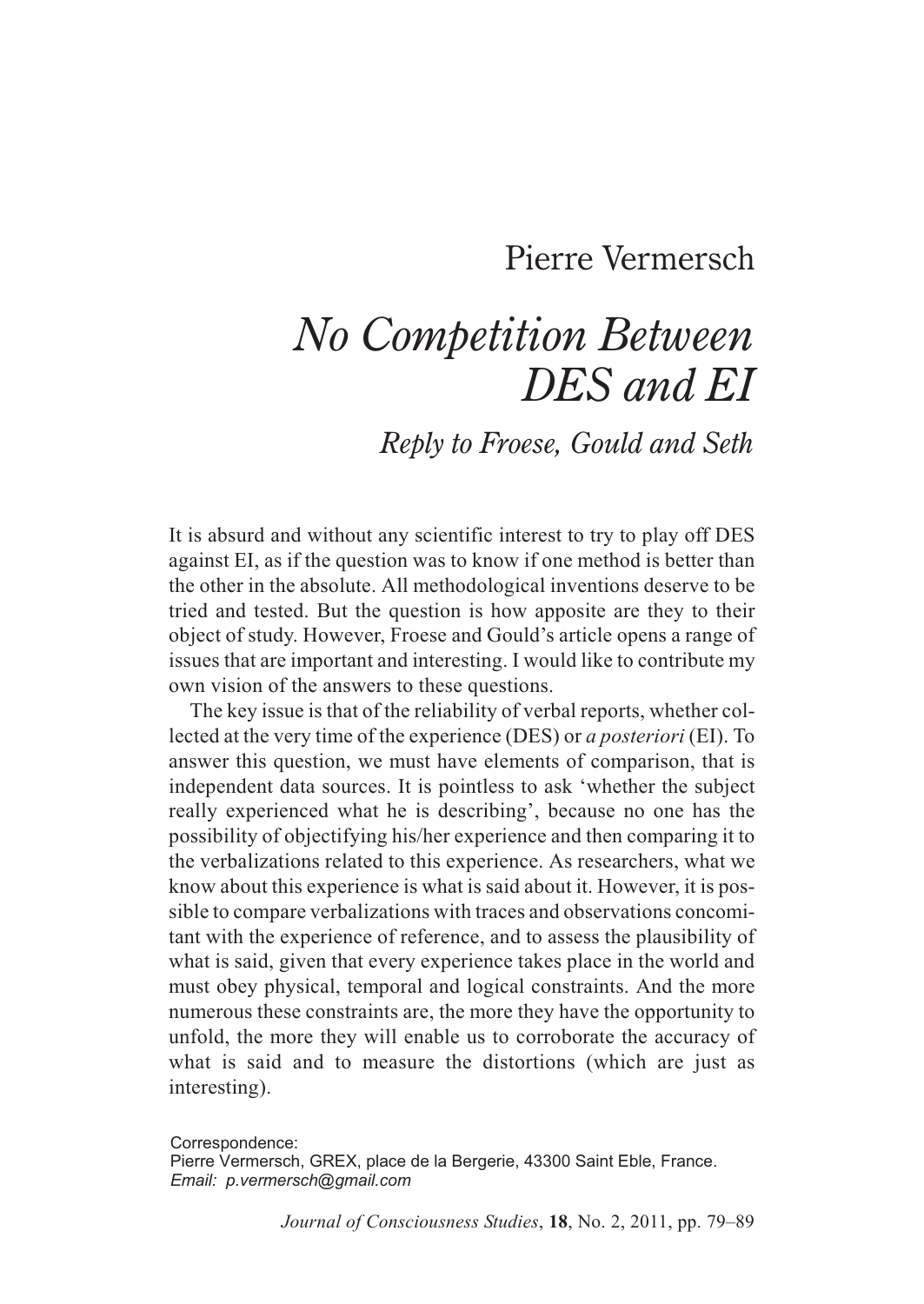In this discussion on reliability, I give therefore a key role to the ability of the different types of task or situations to facilitate this evaluation of verbalizations. I emphasize the interest of studying productive tasks, which are finalized, articulated, and of a length which is sufficient but not excessive.

I will not try to discuss the relative value of theories of consciousness. Whether a theory is true or not is not important. In the genesis of my approach, I did not start with the theory of my practice. I began with inventing a practice, and in so doing I collected verbalizations which surprised me, which did not fit with the limits of memory that I had been taught at university. In addition, the subjects who stated them were themselves surprised to discover what they were able to remember, even if they identified well that this belonged to their experience. The model of pre-reflective consciousness stemming from Husserl's phenomenology finally emerged as the only possible source of intelligibility for autobiographical detailed memory. This modelling may be wrong, but that is not what is important. What is crucial is the possibility to gather information on the experience of the subjects. If I do not put myself in the position to try it, to do it, I may *believe* that it is impossible and useless (Hurlburt), but this does not prove that it is impossible or useless.

# **A. Three types of studied situations and their implications for the possibility of assessing the reliability of verbalizations**

Tasks or situations to be studied are first selected according to their relevance to the subject of study, i.e. they must enable the collection of empirical data that will bring us knowledge. But when we discuss methodology, we must carefully note the fact that researchers are inclined to study a privileged type of task. The positive consequence is that they can bring more and more precise conclusions on their subject of study. The negative one is that they may not realize they have developed theoretical discourses and methodological practices that are *ad hoc* to these types of situations and cannot be easily transferred to other situations. In my view, this is the case with Hurlburt; in other words, I have no criticism about his research, but his methodology seems to be *ad hoc* to his subject of study and cannot be generalized. In fact, it is especially appropriate to study states, addictions, and all subjects of study that are continuous throughout the day. If there is *continuity*, then all lived moments are equivalent, and it is possible to select them randomly while remaining relevant.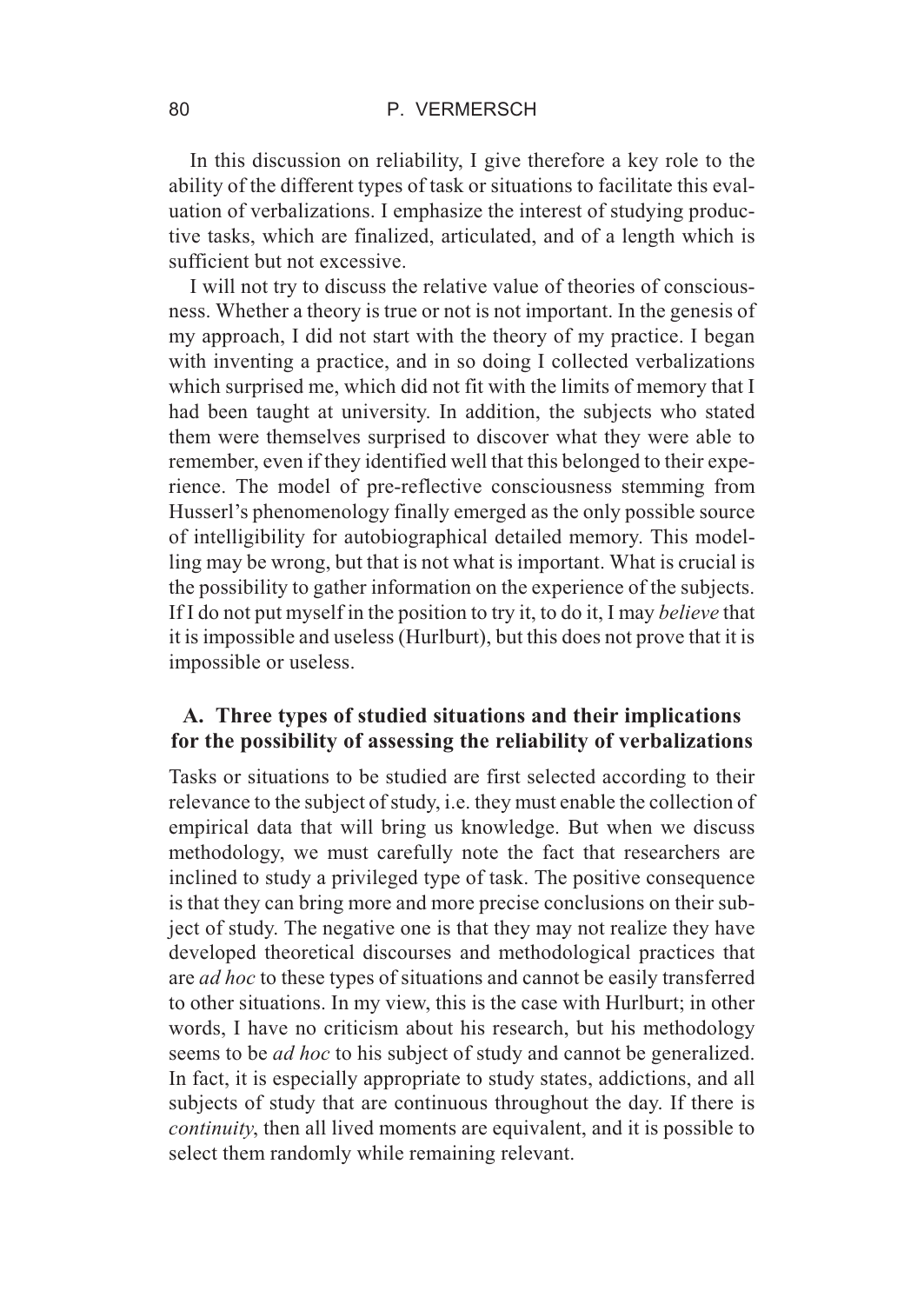(1) The DES method. Specifying the experiences of reference randomly throughout the day, why not? It is an interesting and original idea in its principle and cannot be dismissed out of hand. Nevertheless in my view, it presents several limitations since it cannot suit all subjects of study.

- This method is not appropriate to study all situations: it is well suited for continuous situations (diseases, addictions, specific ways of relating to the world), but not for finalized and timelimited situations, such as performing a task or experiencing particular types of event (for example epileptic seizures), which have their own temporality, and can only be studied at the very moment they occur according to their own logic, or through retrospective access.
- In particular, this method will not enable us to study the activity which occurs in response to the solicitation of the beeper. It will not allow this since this activity is a time-limited event and (according to the criteria of the author) must be described just afterwards in order for the description to be reliable. To study the practice of the method, another method should be used.
- It is not sure that the method does not introduce a bias related to the wait for the beep all along the day, and a response mode which at the same time improves through repetition and deteriorates through habit. The beeper creates a predictable unpredictability, as we know it will happen, we just do not know *when* it will happen. It may therefore create an expectation, or even an attitude of preparation, unlike an unpredictable unpredictability, for which we cannot prepare ourselves because we do not even imagine it could happen. Among the biases introduced by the *provoked* methods, the beeper method installs a framework which is provoked by the researcher, unlike the invoked methods where the subject lives his experience without knowing that he will have to account for it one day. But to assess this waiting bias, we should have to leave the beeper method, in order to focus non randomly on the particular moments when the beeper rang.
- The method comprises two stages: 5 or 6 beeps during the day, and an interview which takes place no later than the next day. But to conduct this interview, one must induce the subject to refer precisely to each of the beeps. Certainly there are the notes that were taken just after the beep, but we then assume that reading his notes enables the subject to deepen his description. To conduct these interviews we abandon the beeper method.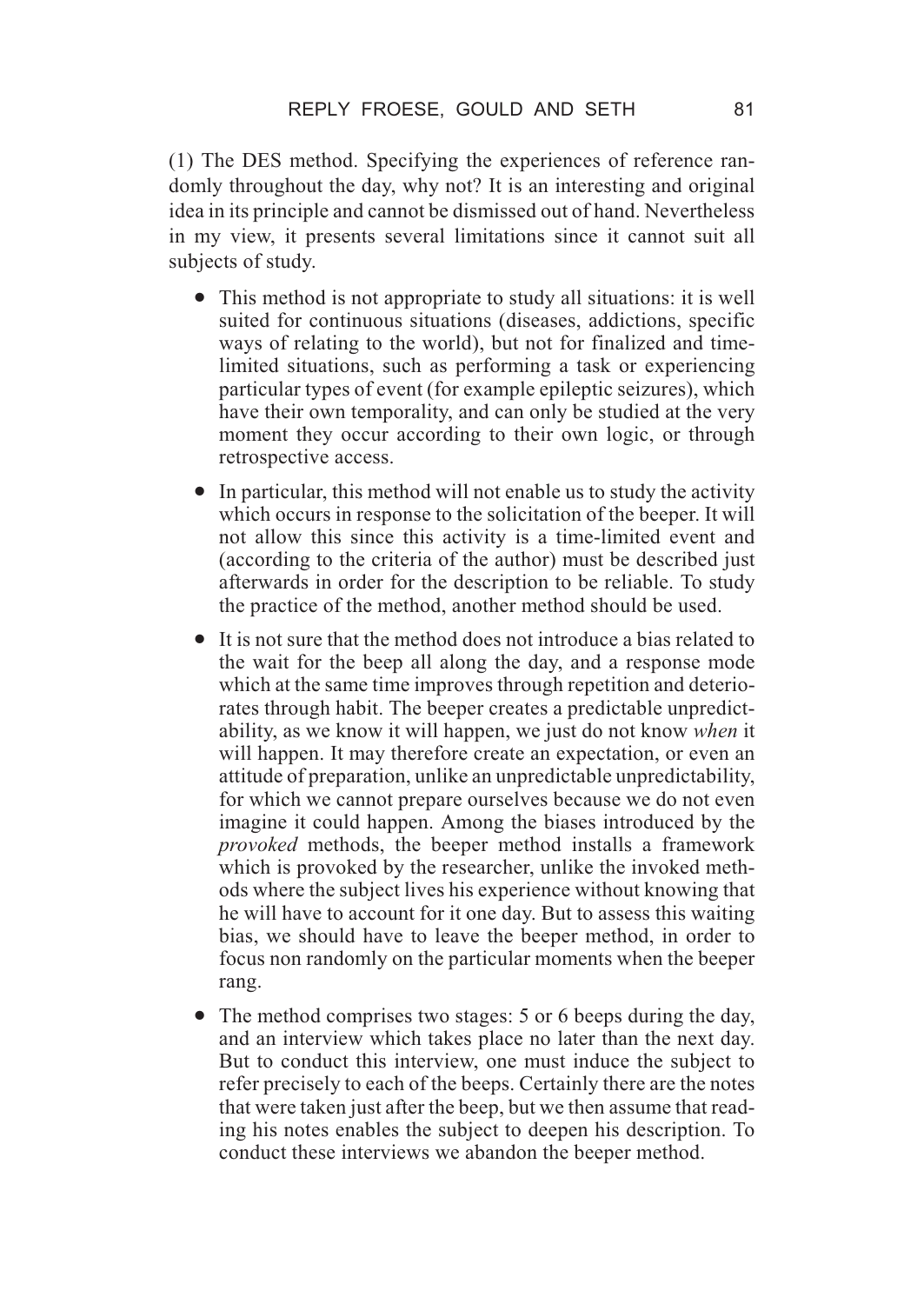(2) For my part — and in the case of most of the research that used EI — I mainly studied situations which were productive (a result is expected and must be produced), finalized (the subject has a clear objective), articulated (they are composed of distinguishable stages), temporally long enough to give rise to an unfolding of the experience, but not too much so as not to be a challenge for memory (cf. Maurel's inventory [2009]). These situations were well adapted to our subjects of study, but now they seem to me especially relevant when considering issues of reliability. I will come back to this question later in more detail.

(3) Finally, in the example suggested by Froese and Gould at the end of their article as a paradigm of double-blind approach, it is a perceptual task that is proposed. For me this task is unproductive, poorly finalised, poorly articulated (as a contemplative activity), almost an instantaneous event. To my mind it is the kind of task which, contrary to appearances, is particularly unsuitable for assessing reliability. Too much simplicity makes the analysis weak and insufficiently discriminating, although one can have the illusion that it will be sufficient to make a count as in any study on memory, in order to obtain an accurate and reliable assessment. In addition, we know now that the subject does not only memorize the experimental equipment which is proposed, but also the context, the elements of the situation which have 'affected' him. The subject is not a mechanical recorder, so if you want to know what he retrieves from his past experience, it is important to help him describe anything he retrieves and not only what the experimenter is expecting. Each element of the experience is intertwined with all the other elements, and awakening one of them may lead to awakening another (as with Proust's Madeleine).

### **B. Questions of validation**

These three types of tasks do not represent all the types of possible tasks, but their differences at least enable us to formulate the problems of reliability more accurately. We have a type of situation which is continuous (Hulburt), a type of situation defined as a task, thus finalised, productive, articulated, and which lasts for a limited time (Vermersch *et al*.), and on the other hand a poorly finalized, unproductive, unarticulated, and instantaneous perceptual task (the authors).

From this point, we can come back to two issues raised by the authors. The first one is: 'But how do we even know that these additional details were actually experienced previously?'. The second one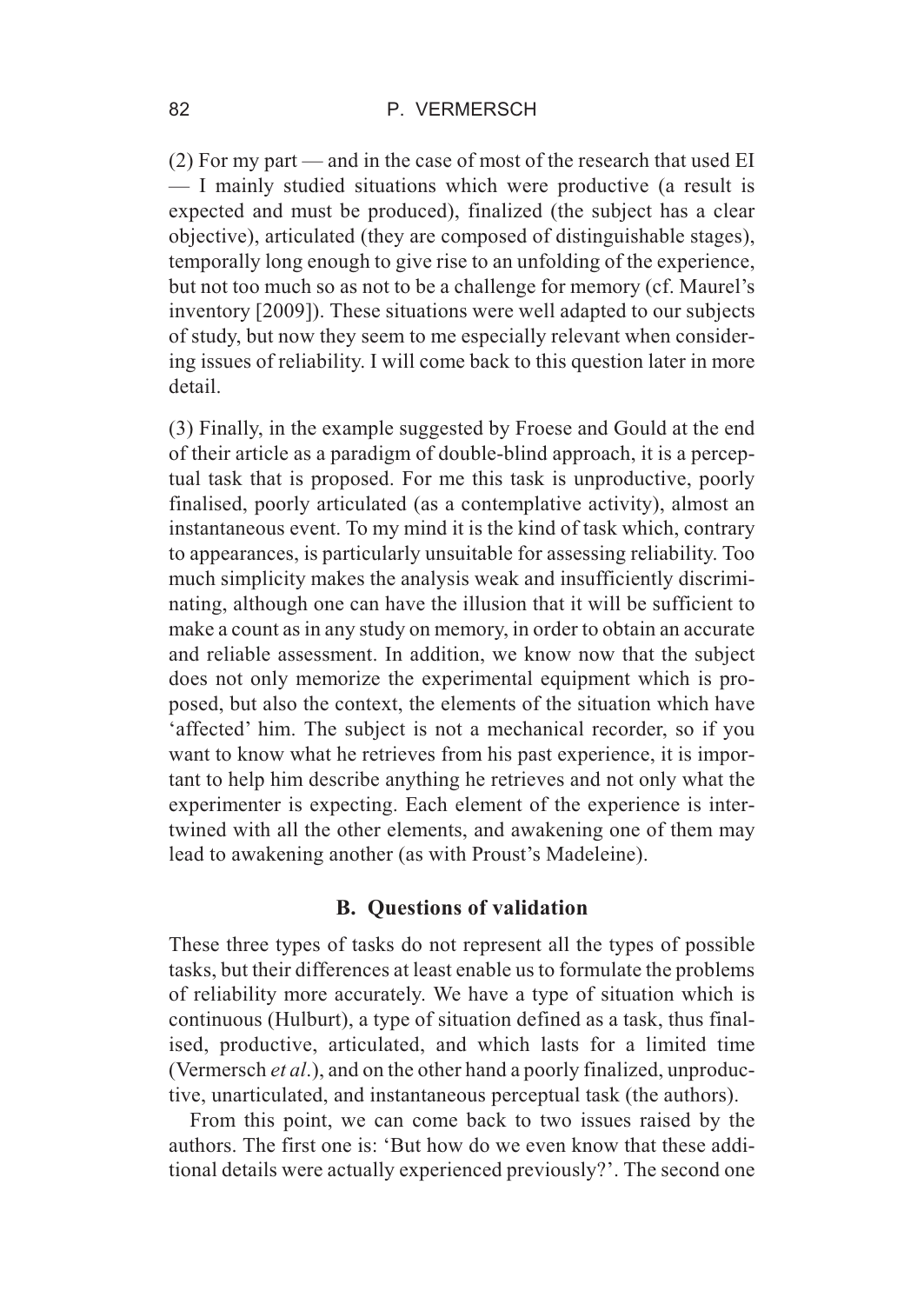is how to assess the reliability of verbalizations in relation to what has been experienced?

- The first question looks rational, but there is no way to answer it and to that extent it is irrational and unscientific. The only way to answer it would be to compare subjective data independently of verbalizations. However this comparison is impossible since there is no objective means of recording inner life (or at most neurophysiological signals that may correlate more or less precisely with the semantics of what is described). So there is no way to answer this question definitely. And any attempt to protect oneself from this potential bias is constrained by preconceived beliefs.
- The second question can be answered in many ways, which are all indirect. I could rephrase it, for example: Can I corroborate what someone verbalizes from his past experience? Can I detect and establish contradictions? Or impossibilities? Or inventions (whether they are reconstructions or not)? Here I come back to empirical questions about the possibility of assessing the accuracy of what is said. The basis of these responses is the comparison between two systems of independent data, in all their possible variants, of which I am going to make a brief inventory. But what is thus crucial is to get data which are independent of verbalizations.

To provide oneself with means of comparison, one needs to study situations that are not continuous. What is at stake is not only not to deprive oneself of studying all human situations, especially situations of work, sports, leisure, or education, but above all that finalized situations give rise to valuable means of validation.

To describe the experience associated with problem solving, realising an artistic or athletic performance, or performing a professional task, all in fact lead to numerous possibilities for assessing the fidelity of verbalizations. This is because they enable you to:

# *1. Collect and record traces and observables*

Since what we are studying produces data which are recordable (gestures, movements, verbalizations, nonverbal expression, clues of mental actions), verbalizations must be consistent, and congruent with observables and what can be inferred from them.

# *Either (1a) they are consistent and therefore are corroborated.*

In a study on the verbalization of  $a$  — long and arduous — process of problem solving, we videotaped the process of resolution, and then we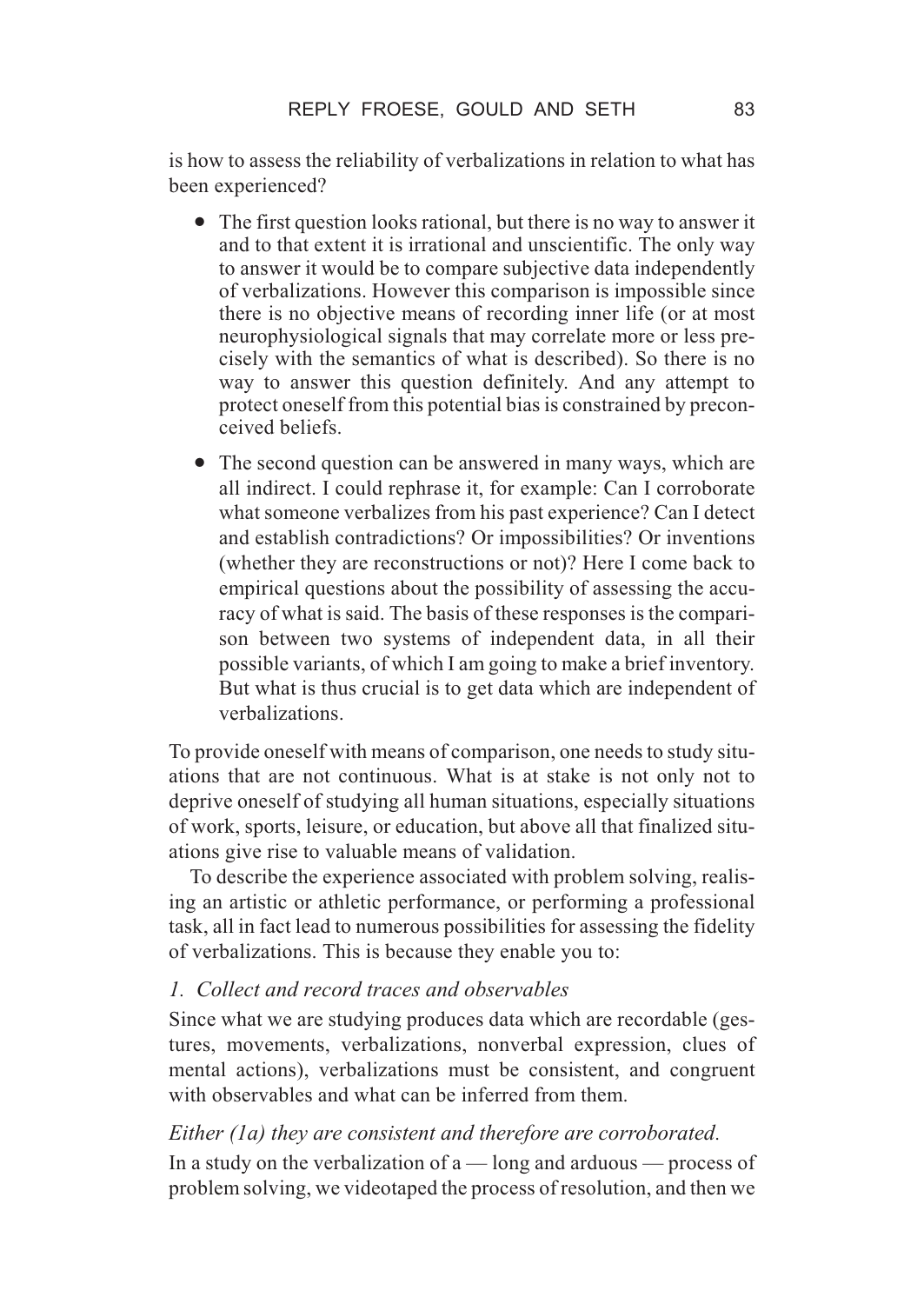#### 84 P. VERMERSCH

conducted repeated interviews over several months. At each new interview, the subject claimed not to remember anything, but successive interviewers always managed to obtain the same descriptive features, plus new information (Ancillotti and Morel, 1994). It is not rational to assert that something is impossible; at most we can establish the limits of what we obtain, and examine whether the method is consistent with the aims which are pursued. Nisbett and Wilson thought to prove the absence of introspection by asking subjects the reasons for their actions instead of the description of their actions, and they obtained the subjects' naive theories on what they did, not the description of their actions (Nisbett and Wilson, 1977).

## *Or (1b) they are not consistent, and in this case:*

*Either (i) they are contradictory*, and in this case a lack of validation is established, but this type of information enables us to appraise the subjective distortion, it is thus important to know (negative information is just as valuable as positive information, as long as it can be clearly established).

*Or else (ii) they are different*, and in this case they highlight a facet of subjective experience that does not lead to observable facts but must nevertheless be taken in account if one wants to know if it has an actual effect on the realisation of the task.

For example, the goalkeeper says he stands in the middle, and the recordings show that he is always asymmetrical.

(a) What he says is objectively wrong; his verbalization of 'being in the middle' is wrong, as he is slightly off centre; however (b) his subjective evaluation of the 'middle' may be important, and needs to be taken into account in order to understand the effectiveness or ineffectiveness of his performance. Several studies are available where the recordings do not enable the researcher to observe anything of a given subjective event, neither in the voice or facial expression, nor in the content of what is verbalized, yet the subject verbalizes subjective events that have a significant effect on his performance (the example of the hurdle race [Gouju, Vermersch *et al*., 2007], perturbations of the long-distance shopper [Cahour, Brassac *et al*., 2007], tactical decisions in rugby playing [Mouchet, 2005]). All these examples cannot simply be classified under the heading 'unreliable', and they raise possibilities that nobody had envisaged and must be taken into account for future research.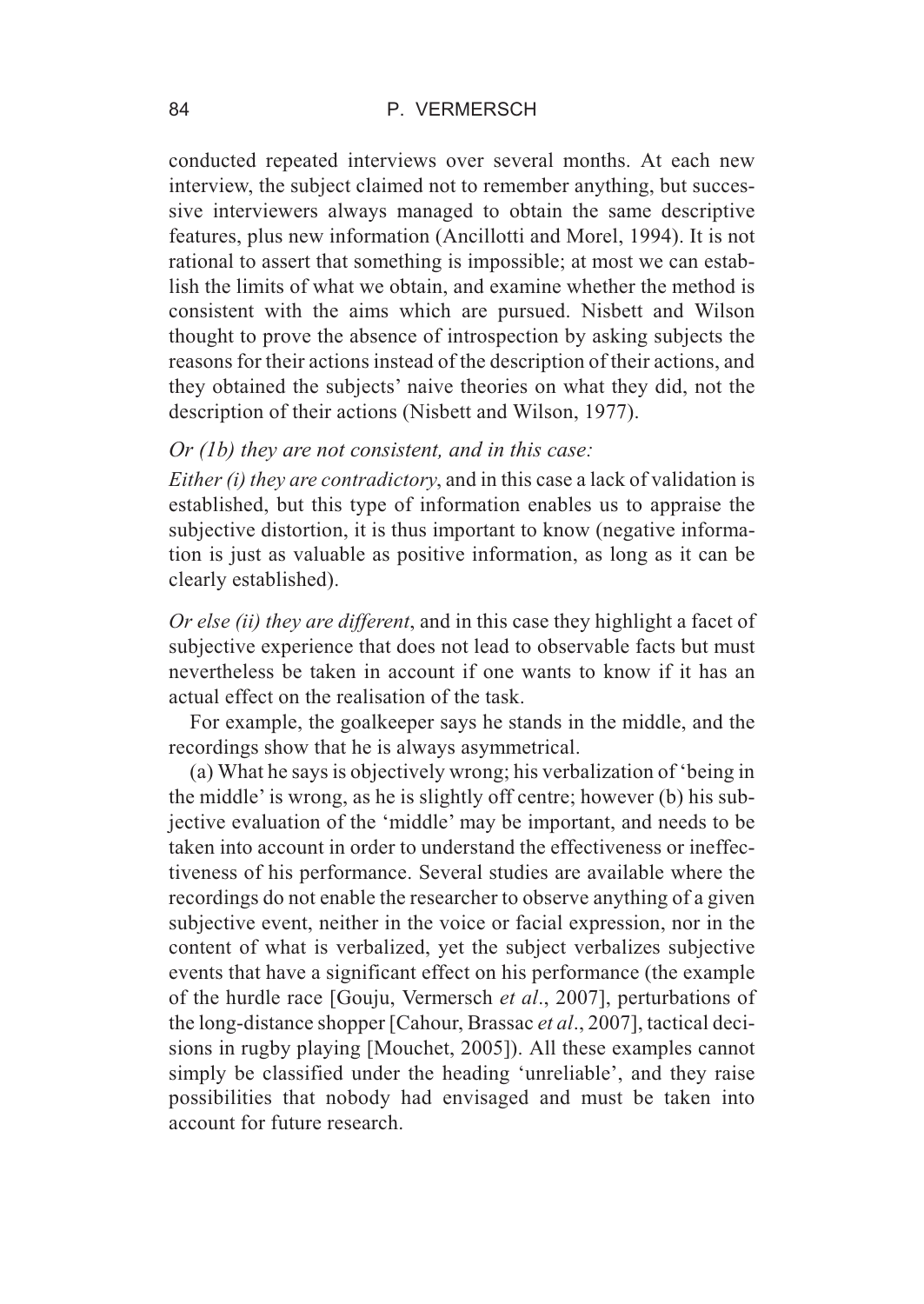# *2. When you do not have recordings: corroborate the descriptions of acts.*

# *(2a) Consistency between the verbalizations and the constraints on actions*

Even if you have no recordings, when investigating an invoked situation for example, the mere fact that the subject's activity is finalized, organized by a goal, the means to achieve it, and the necessary steps to reach it, enables us to compare what is said with the material, logical, and chronological constraints. We are then in the well known logic of a police investigation, where everything that the witness or the defendant says must be consistent with these constraints. You cannot even accuse yourself, if you could not be physically present, if you did not have time enough, if you did not have the means to be in the place, etc. However, if you bought a gun along the way, we can rightly infer premeditation.

# *(2b) Contradictory questions on the basis of the properties of the action*

Moreover, the involvement in a finalized activity allows us to obtain verbal descriptions of properties of the action which can be confronted with questions that can be answered only if the descriptions are effective. This is partly the logic of critical interviews of the Piagetian type to make counterproposals to evaluate the child's claims; or of Schotte's questions to evaluate a pathology (Schotte, 1997). Guillaume's example (Guillaume, 1948), that we often used in the EI training, is very clear from this viewpoint. The task consists in learning a matrix of nine numbers, whose composition does not allow the subject to use a simple mnemonic device. While the subject is learning it by heart, one can observe gestures or signs of subvocalization, which give clues about the fact that he is using a memorization strategy of oral recitation, of number placement, or of visualization of rows or columns. But it is sufficient to ask him the four corners or the diagonal of the matrix, in order to know whether his access to his memory is of a visual type (in this case all the boxes are equally available in memory), or of a sequential type as for recitation or placement (in this case the subject is forced to scroll through all the intermediate boxes to access the next one and it takes much longer between each response).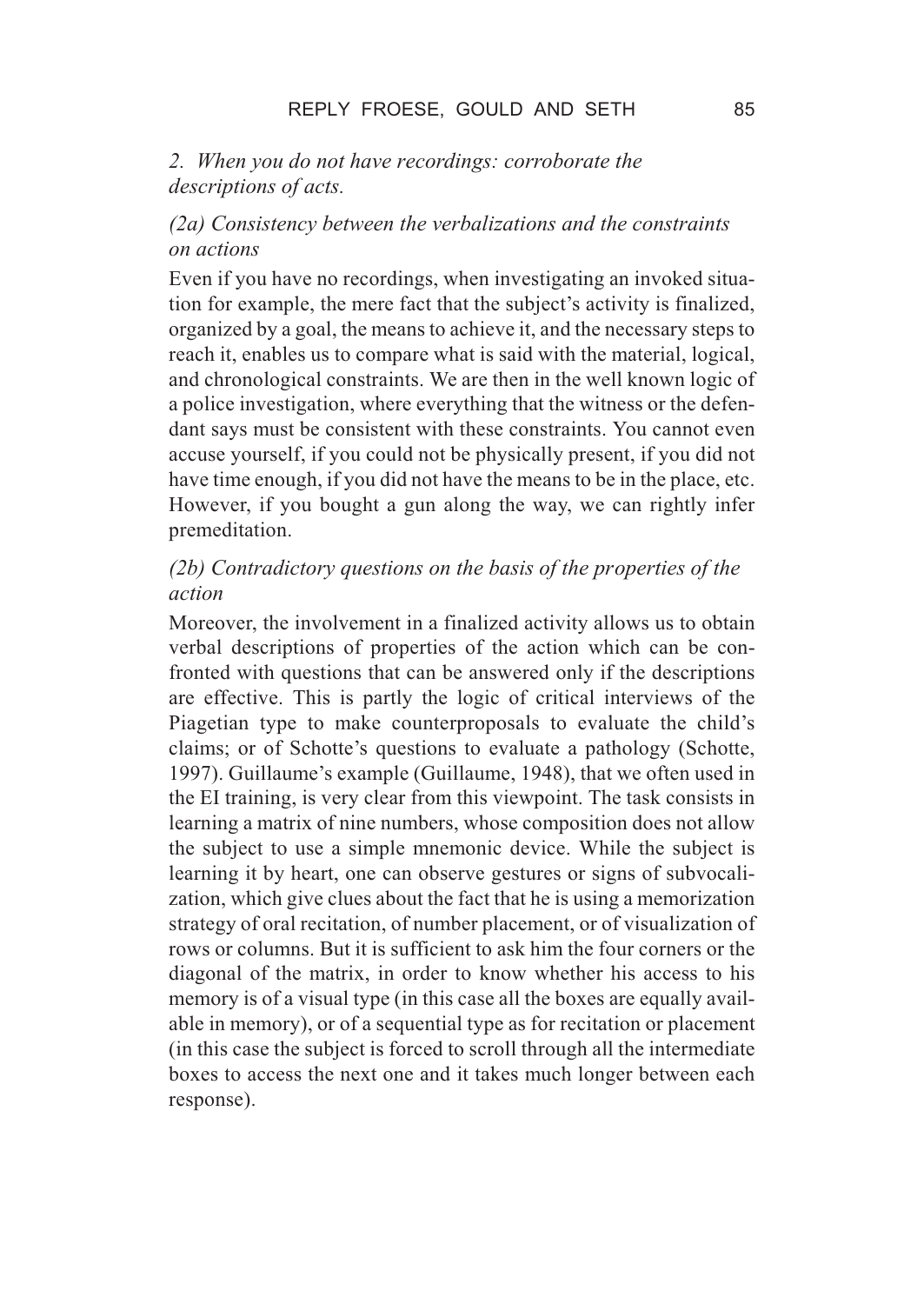## *(2c) Congruence of independent data sources*

Lastly, in all cases, finalized productive situations provide a framework for comparing different subjects or different performances of the same subject. For example, C. Petitmengin, in her research on the acts of intuition (Petitmengin, 2001), by obtaining invariants about these acts in an independent way (the subjects do not know one another), highlights processes that become plausible simply because they are formulated in a similar way.

Of course, not all research studies lend themselves equally to this work of triangulation and intersection, or rather do not lend themselves immediately to it (see the example of Depraz [2009]). But the scientific value of a research project is in fact determined by the history of this type of research and by the way the research community independently confirms the same type of data or not. If we want to do methodology-oriented research, primarily aimed at assessing the reliability and the sensitivity of data collection, then we must choose suitable paradigms.

#### **C. The interviewer's skills**

The authors touch upon the issue of the assessment of the interviewer's skills. This is a good idea, but trying to evaluate it through the number of 'right answers' seems to me a bit limited and, in all cases, unrelated to the skill which is actually exercised.

The skill of an interviewer relies heavily on relational skills that enable him to get the subject to consent to relate to his past experience in a very detailed way. This allows him to guide the description towards a fine fragmentation of what has already been said, but which has been formulated with a global temporal mesh. This means that one of the essential skills of an interviewer consists of mastering a 'structural' categorial space of the description of any experience, which allows him, without inducing the content of the response, to hear what is not said, what is missing to be more precise, and to use prompts which *on the basis of what has already been said* lead towards more details. But one of the most important skills is probably to ask questions that do not induce the content of the answers. It is crucial not to suggest answers to the other and not to create false memories. Studies on testimony have clearly demonstrated how easy it is to create in another person memories of situations that never occurred, except in the representation they created on the basis of inductive questions suggesting their existence (Loftus, 1979; Loftus and Ketcham, 1991).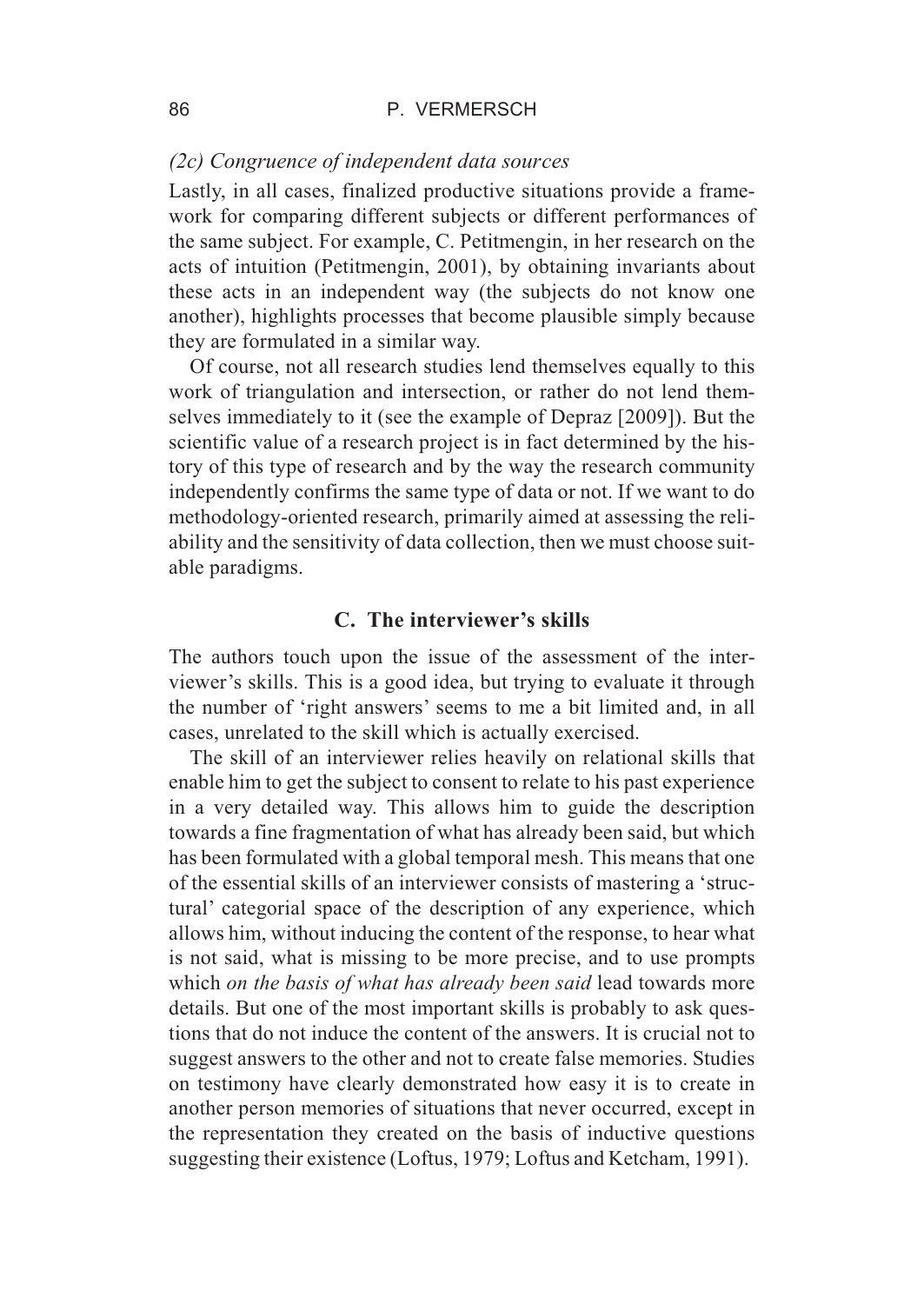## **D. Beliefs about memory**

Hulburt has strong beliefs about the unique qualities of a naive and immediate apprehension of experience. If they were true and well established, it would be a remarkable scientific result in the field of psychology of memory and testimony.

But to my knowledge this is not the case. In fact, this assumption is not very plausible, because if it was the case we would be a society of 'Alzeimarised' persons, and moreover this discussion could not take place.

However it is interesting to study how our relationship to past experience changes according to the time which has elapsed. It is interesting not only to examine the causes of forgetting, conservation, revival or emergence, but also to consider all the information that is still available when I do not think I remember anything. The simplest method, implemented by the approaches of hypermnesia, shows that it is enough to re-ask questions to enable new information to be recalled, which seemed not available any more and thus forgotten. We know that human memory may be spoilt by many errors (see Husserl and the motley character of memories [Husserl, 2001], and the inventory of these types of errors in Loftus and Ketcham [1991] and Shacter [1997]) or post hoc reconstruction (Piaget and Inhelder, 1968). But the fact that there may be errors does not lead to the conclusion that *everything* is wrong! In fact, if our memory was not pragmatically reliable in terms of meeting the needs of our personal and social life,there would be no personal and social life anymore. It is the relative stability of our memory that can establish the continuity of our consciousness, and when it is no longer the case we are hospitalized!

The question that arises is how to measure and control these errors and identify them as such, because their manifestation may be very interesting for research. Sometimes it is sufficient not to induce or suggest the answers in the questions we ask, in order to avoid creating 'false memories' (Loftus, 1979); in other cases it is sufficient to verify the 'source memory' (Schacter, 1997), i.e. to ask questions to help the subject to discriminate if what he is remembering belongs to a singular experience, temporally specified. But as we work on human beings, and not with machines, a specific feature of subjectivity is to include meaningful errors, and it is thus important to find ways to cross-check verbalizations with independent data, such as traces or observations.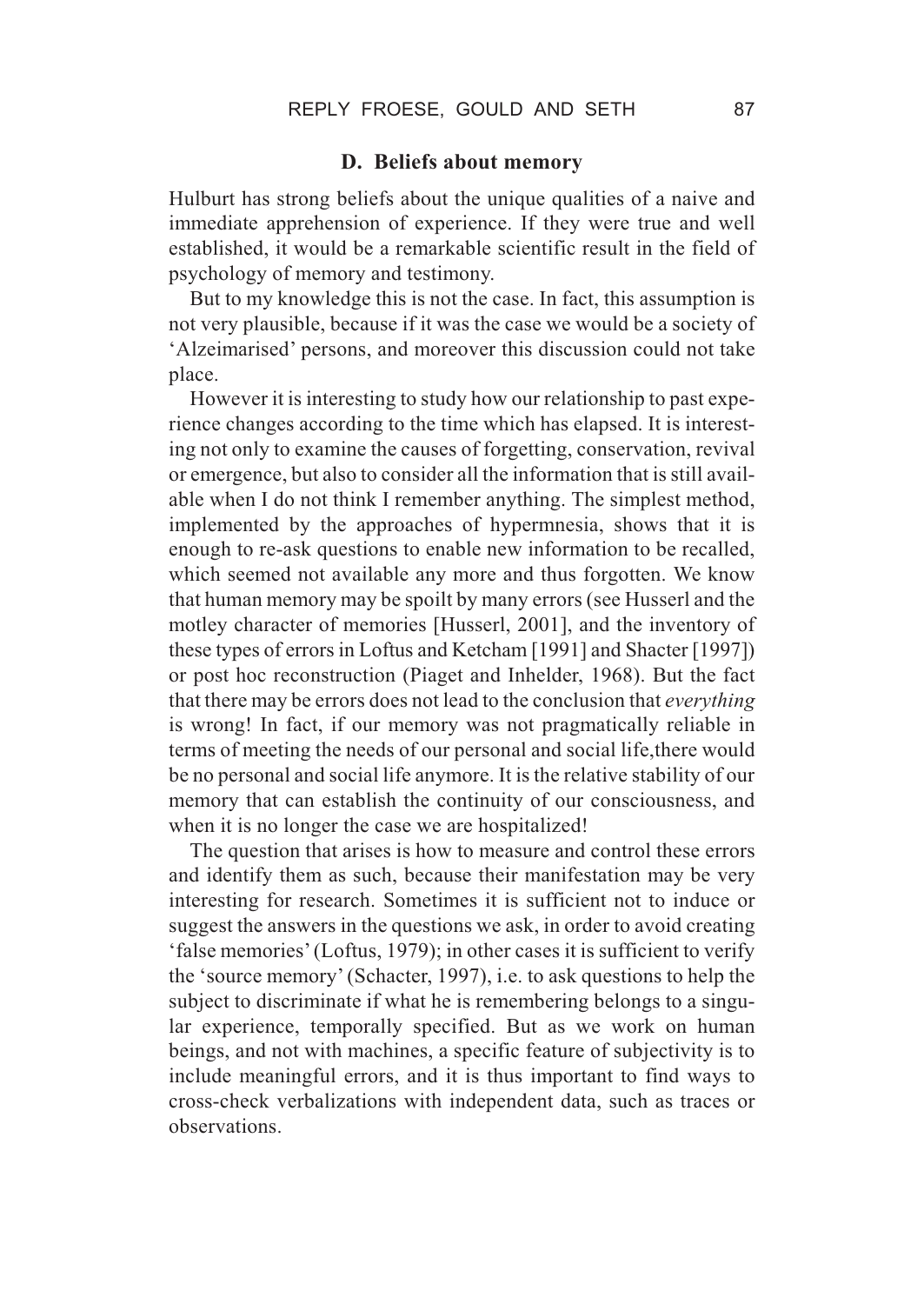#### 88 P. VERMERSCH

#### **Conclusions**

The theoretical hypotheses on the two models of the unconscious seem to me impossible to invalidate directly for the time being. They are for the moment proposals of frameworks of intelligibility. On the other hand, Husserl's hypothesis concerning the existence of a passive memory (retention), seems to me more central. It is widely confirmed by the effects of its disappearance, as shown by the effects of all degenerative diseases like Alzheimers, where this function is no longer ensured. We involuntarily and constantly memorize everything we live, but not the totality of what we live, and the involuntary character of this process explains that I do not know everything that has been memorized in me. This raises the methodological question of the awakening of such retentions, which is always possible in principle. All studies on concrete memory, affective memory, autobiographical memory, and contextual memory, show that memories which appear to the subject as unknown (but are nevertheless recognized) may emerge. It would be foolish not to try to exploit this possibility on the basis of an *a priori* (and very unscientific) dismissal of it.

Before concluding that only one method is possible or better than any other, or that it is sacrilegious to proceed differently from what one advocates, it would be interesting to develop all possible methodological inventions, all mixed patchworks (video and interview, DES and EI, etc.), while focusing on their consistency with the object of study, the research question. The correct way forward can only be found by adopting approaches which are well-suited to their objects and produce fruitful results. The methodological anarchy seems to me beneficial, insofar as the rigour of a research project is a goal, a result, but one that cannot be established with certainty from the outset. Just as one cannot decide to paint 'a beautiful painting', by doing whatever has to be done from the outset (at best it will be well done!), one cannot decide to do rigorous research by deciding to do everything that is necessary from the outset (at most, it will get back to the huge stack of well done but uninteresting research).

Research is creation, multiple resumptions, slow adjustments, and it is pointless and even counterproductive not to allow oneself all possibilities (except for those who do not respect the ethical criteria). The identification of skills criteria for interviewers can wait, and I think it is typically a 'wrong good idea'. But the article by Froese, Gould and Seth has at least the merit of raising a debate which has until now been rather closed and sterile.